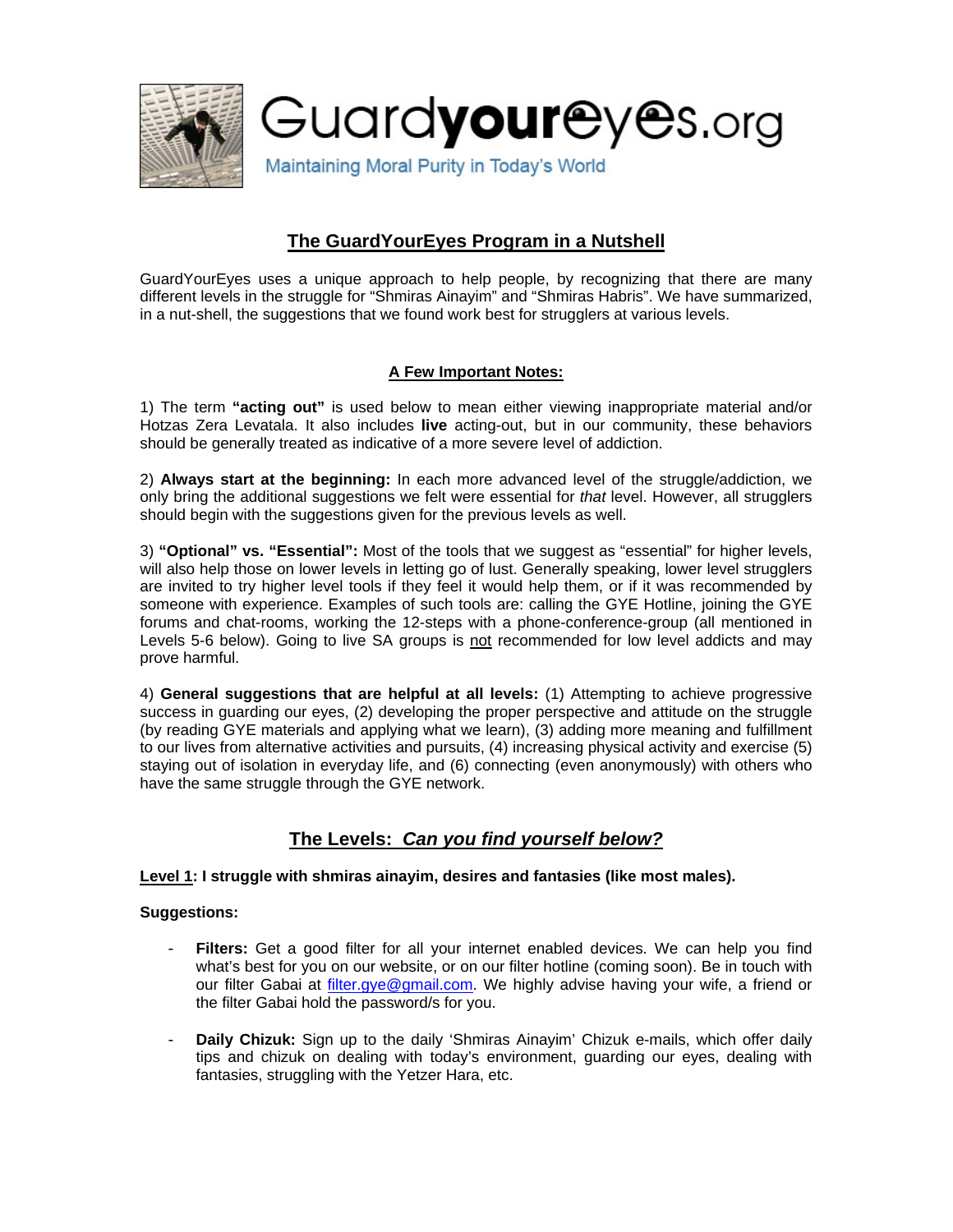- **Read Up:** The GYE website has hundreds of inspiring articles which can provide you with tips and chizuk on dealing with the struggle. These articles appear under the "Tips" section, the "Q & A" and other sections.
- **Be Aware / Get Educated:** The GYE website provides articles, shiurim and video clips (coming soon) from mechanchim, Rabbanim and experts, to help you be informed and up-to-date on the spiritual dangers of today's technology.
- **Join the Community:** Join our "Prevention" forum (coming soon) to exchange ideas with other balabatim, parents and Mechanchim looking for the best solutions on how to deal with the nisyonos of our generation, both for ourselves and for our children.

## **Level 2: I have stumbled and 'acted-out' on rare occasions, but I believe I can abstain 'indefinitely' if I put in some effort and remain determined.**

## **Suggestions (previous suggestions** *and***):**

- **Reporting Software:** Install Reporting Software on top of your filter, to have lists of all questionable websites sent to a friend or Rav that you respect and would be ashamed to disappoint. We suggest either webchaver.com, eBlaster from Spectorsoft.com, or puresight.com (which combines a filter and reporting software in one). Give the password/s to the filter Gabai.
- **Attitude and Perspective:** Read the 30 principles in Part 1 of the [GYE Handbook](http://www.guardureyes.com/GUE/TU/Guard%20Your%20Eyes%20Handbook.pdf) to understand the nature of this struggle, and to learn how to use it as a spring-board for personal growth and Avodas Hashem.
- **Shmiras Ainayim Fences:** Build up stronger fences for your eyes such as: avoiding challenging environments, avoiding websites like Facebook, YouTube, triggering movies, magazines, etc. (Read tool #2 of the GYE handbook).

## **Level 3: I can abstain from 'acting-out' for long periods of time (more than 90 days), but somehow I keep falling into it again.**

## **Suggestions (previous suggestions** *and***):**

- **Acceptance:** Addiction means something we want to stop, but can't. Accept that you may have an "Addiction". Although there are many levels of addiction, the rules of the game change once we recognize this important truth about ourselves.
- **Stronger Daily Chizuk:** Sign up for the 'Breaking Free' daily chizuk E-mails and get tips, advice and personal stories from the GYE community every day, on how to break free of these addictive behaviors.
- **Reading on our Forum:** By reading through the posts of hundreds of other Yidden who struggle with this, you will internalize that you are not alone, and will get to learn the techniques and attitude that work for so many others.
- **Strong Fences:** Make strong fences for yourself, such as writing a list of things to do before allowing yourself to fall, or making kabalos to do something difficult if you fell. (Read tool #3 of the GYE Handbook).
- The [TaPHSiC Method](http://www.guardyoureyes.org/?p=2451): Study and apply the TaPHSiC Method described on our website. This is one of the most powerful methods for frum people suffering from low-level addictions. It teaches us how to balance our Yiras Shamayim - which doesn't generally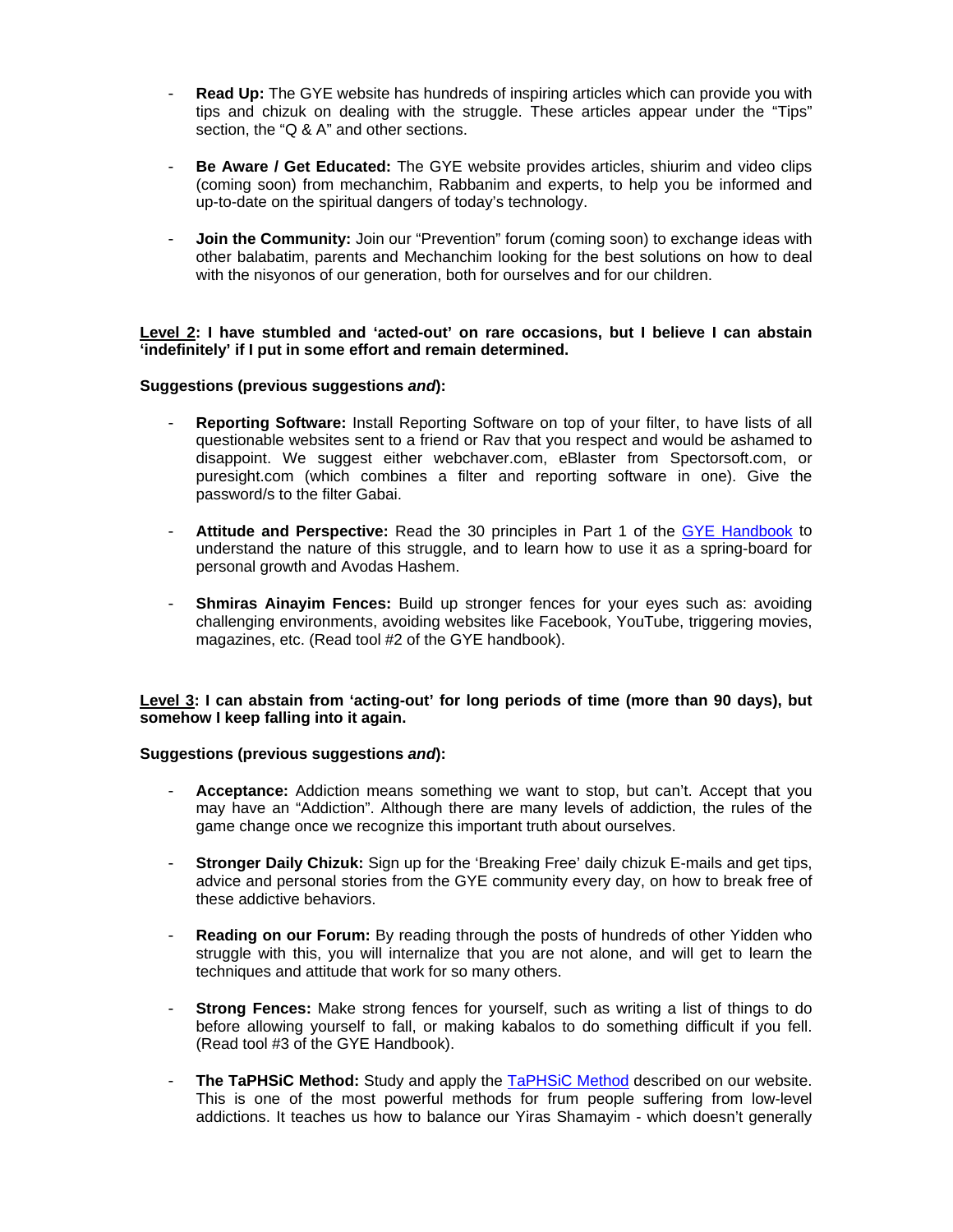work very well in addictions, with tangible self imposed penalties. By wisely combining the two, as described in the TaPHSiC method, we can produce a strong fence to protect ourselves from the addictive behaviors.

- **Stronger Shmiras Ainayim fences:** Get serious about this. Recognize how easily triggered we are. We need to start avoiding mixed areas when possible, all non-religious movies, newspapers, magazines, and even non-frum news websites, entertainment, etc.
- **Read up:** Read through the hundreds of articles on our website, such as the Tips section, Q&A and Stories to learn more about beating these addictive behaviors. Go to the 12-Step section of our website and learn the principles behind this world-renowned program for recovering from all types of addictive behaviors. (See tool #14 in the GYE Handbook).
- **Find daily activities to fill your time in positive ways:** Begin to incorporate planned substitutes for boredom, procrastination and inactivity into you daily life. Create for yourself a more structured daily schedule which incorporates these new activities. Increase exercising on a regular basis and see the "[Kosher Isle](http://www.guardureyes.com/GUE/Time/time.asp)" section on our website for suggestions of Kosher activities, Kosher websites, entertainment, shiurim and more.

## **Level 4. I've tried many times, but I can't generally abstain from 'acting-out' for significant periods of time (90 days or more).**

## **Suggestions (previous suggestions** *and***):**

- **Add Meaning To Your Life:** At this level it is important to focus on finding practical ways to add alternate fulfillment and meaning to your life. Find something new that will not only occupy you, but will also inspire you and get you out of yourself and into helping others. Some ideas could include chesed projects, involvement in the community, jobs and other activities that will give you inner satisfaction, keep you connected to the real world and out of isolation. (See tool #6 in the GYE Handbook).
- **Cutting Down:** Chazal say, "The more you feed it the more you need it". Start cutting down by making red lines for yourself. Wean yourself of these behaviors by progressively reducing the frequency and gravity of the stimulation and behaviors, thus pushing the battle lines further and further back. (See tool #7 in the GYE Handbook).
- The 90-Day Journey: Take the "[90 Day"](http://guardyoureyes.org/woh/90day.php) leap of faith and stay clean for a full 90 days to break the addictive pattern in the mind (based on a recent scientific study). Use our 90- Day system to chart your progress and get encouragement as you advance to new levels. (See tool #8 in the GYE Handbook).
- **Listen in to GYE's Phone Conferences:** By listening in to a group of other Yidden who struggle with this and are working through a program of recovery, you will be reinvigorated with hope and no longer feel alone. You will also learn the techniques and attitude that work for so many others. GYE has phone conferences almost every day of the week - morning, noon and night!

#### **Level 5: I've tried everything in levels 1-4 and still can't stay stopped.**

#### **Suggestions (previous suggestions** *and***):**

## **Anonymous 'Virtual' Support:**

- **Forums:** Post on the forum to get support from the rest of the GYE community. Tell your story, post a log of your journey, reach out for help when feeling weak, and strengthen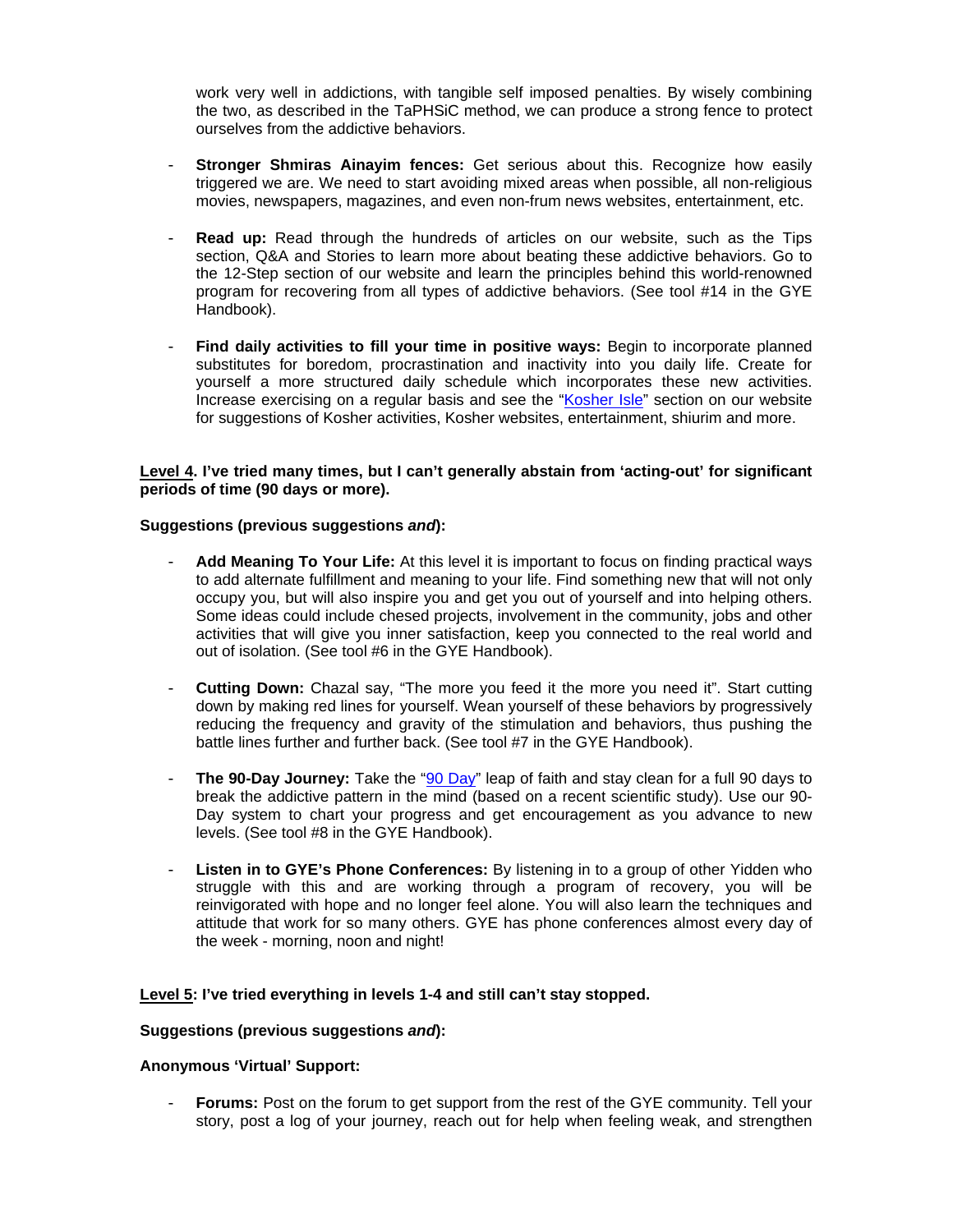each other. The forum is a life-line of chizuk and support for hundreds of people in exactly your situation.

- **Chat-Rooms:** Chat with others in the GYE chat-rooms (coming soon).
- **Social Network:** Cultivate a group of "Friends" to stay in touch with through GYE's cutting edge "social-network" system (coming soon).
- **A Partner:** Get a partner through GYE's partner/sponsor system. Be in touch by email/chat daily. Learn honesty, integrity and get accountability. Strengthen each other.

#### **Level 6: I've tried everything in levels 1-5 and still can't stay stopped.**

#### **Suggestions (previous suggestions** *and***):**

#### **Anonymous 'Phone' Support:**

- The GYE Hotline: Call our [hotlines / experts](http://www.guardureyes.com/GUE/hotline/Hotline.asp) for advice. (Call the GYE international hotline – 646-600-8100)
- **12-Step Phone Conferences:** Get the power of group support. Join GYE's 12-Step phone conferences anonymously, and work this powerful program along with people in your situation, along with guidance from an experienced moderator. This world-renowned program has helped millions of people around the world to break free of all types of addictive behaviors. GYE has phone conferences almost every day of the week morning, noon and night!
- **A Sponsor:** Get a sponsor through GYE's partner/sponsor system. A sponsor is someone clean for over 90 days, who can guide you and share what works for him.
- **Phone Partner:** Get a partner to be in touch with **by phone** as often as necessary (through GYE's partner/sponsor system).
- **Build a Personal Phone Roster:** Have a group of friends to call when feeling weak. PM friends on the forum and ask them for their telephone numbers, or join [Duvid Chaim's](http://www.guardyoureyes.org/?page_id=678)  [phone group](http://www.guardyoureyes.org/?page_id=678) to get access to his phone-roster (currently with over 50 people).
- **The GYE Phone community:** Join the 'GYE Phone community' (coming soon) and get access to hundreds of numbers of people like you, who want a community to reach out to.

## **Level 7: I've tried everything in levels 1-6 and still can't stay stopped.**

#### **Suggestions (previous suggestions** *and***):**

**'Live' Support:** 

- **Therapy**: See GYE's therapist referral pages to find a therapist / psychologist who is trained in addictions. Open up fully to another human being face to face. Discover the root causes. Learn methods to beat addictive thinking and behaviors.
- Live 12-Step SA Groups / GYE Groups: Get the power of live-group support. Find an SA group in your area, or apply to join a live GYE group in your community (coming soon). Let go of the shame and open up to others. Find that you're not alone, at all. Use the power of the group to help you fight this disease, which is often much stronger than we are. Work the 12 step program with the group.